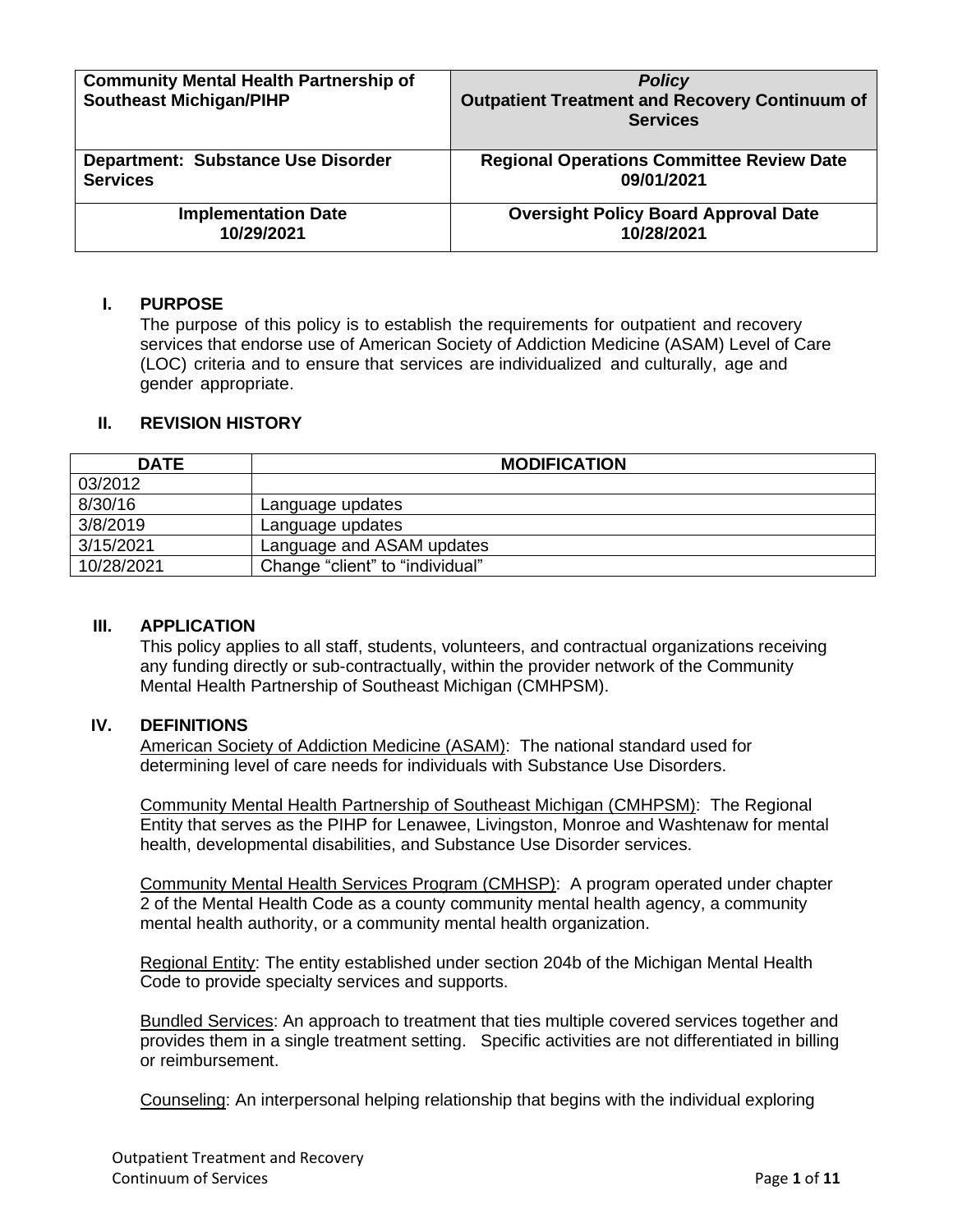the way they think, how they feel and what they do, for the purpose of enhancing their life. The counselor helps the individual to set the goals that pave the way for positive change to occur.

Individual Counseling - face-to-face intervention for the purpose of goal setting and achievement, and skill building. This is distinct from treatment planning, as this may be goals and achievements identified in case management or through peer-based services.

Individual Treatment Planning - direct and active individual involvement in establishing the goals and expectations for treatment to ensure the appropriateness of the current LOC, to ensure true and realistic needs are being addressed, and to increase the individual's motivation to participate in treatment. Treatment planning requires an understanding that each individual is unique, and each treatment plan must be developed based on the individual needs, goals, desires, and strengths of each individual and be specific to the diagnostic impression and assessment.

Interactive Education (didactic): Refers to services that are designed or intended to teach information about addiction and/or recovery skills.

Medical Necessity: Treatment that is reasonable, necessary and appropriate based on individualized treatment planning and evidence-based clinical standards.

Psychotherapy (therapy): The assessment, diagnosis, or treatment of mental, emotional, or behavioral disorders, conditions, addictions, or other bio-psychosocial problems and may include the involvement of the intrapsychic, intrapersonal, or psychosocial dynamics of individuals (from Social Work Administrative Rules).

Recovery: A voluntarily maintained lifestyle comprised of sobriety, personal health and socially responsible living.

Recovery Planning - Purpose is to highlight and organize a person's goals, strengths, and capacities and to determine what barriers need to be removed or problems resolved to help a person achieve their goals. This should include an asset and strength-based assessment of the individual.

Recovery Support and Preparation - Services designed to support and promote recovery through development of knowledge and skills necessary for an individual's recovery.

Substance Use Disorder: A term inclusive of substance abuse and dependence that also encompasses problematic use of substances that does not meet the criteria for substance abuse or dependence.

Unbundled Services: An approach to treatment that seeks to provide the appropriate service or combination of specific services to match the needs of an individual. Billing and reimbursement is specific to the service provided.

# **V. POLICY**

This policy establishes that outpatient treatment and recovery services include a wide variety of covered services with the expectation that authorizations for these services uses ASAM LOC criteria, are individualized to the needs of the individual, and are culturally, age and gender appropriate.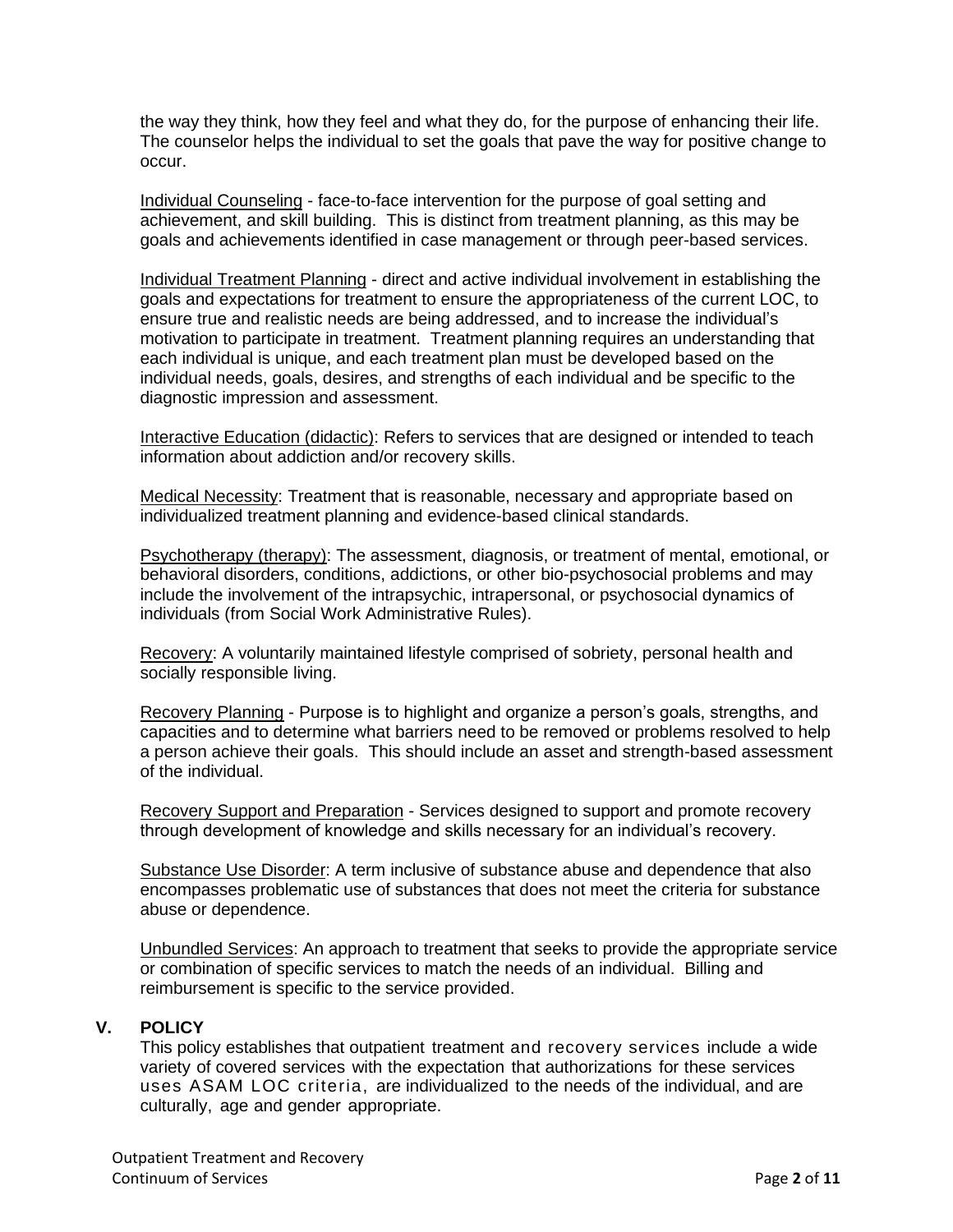# **VI. STANDARDS**

.

Throughout the outpatient LOC, assessment, treatment plan and recovery support preparations are required as they must be included in the authorized treatment services. As an individual's needs change, the frequency and/or duration of services may be increased or decreased as medically necessary. The ASAM levels correspond with planned hours of services, in a group and/or individual setting during a week and as scheduled with the individual.

Historically, services have been described as follows:

- Outpatient- treatment that may be offered in a variety of settings, but often takes place in an office-type setting. Can include group and/or individual therapy services.
- Intensive Outpatient- treatment that often takes place in an office-type setting, but can be offered in other settings, and consists of a minimum of nine hours, maximum of 19 hours of services per week. Services include individual, group and interactive education- (didactic) type services.
- Enhanced Outpatient- similar to intensive outpatient service because it also offers expanded hours per week, but with a greater emphasis on individualized treatment to meet the individual's needs.

ASAM levels of care describe the need for treatment from the perspective of weekly service intensity based on the needs of the individual. The identification of these needs is intended to drive service selection and authorization for care. The determination of service intensity within outpatient services is based on the individual's ASAM LOC determination; not the designation of the provider program as being early intervention, outpatient, intensive outpatient, or partial hospitalization.

### **Requirements:**

All CMHPSM providers (Core/general providers) must have the capacity to provide o r refer to an outpatient continuum that will meet the needs of individuals at all ASAM levels of intensity. Outpatient care is defined as treatment services that are provided in a setting that does not require the individual to have an overnight stay at a facility as part of the treatment service but involves regularly scheduled sessions. Outpatient treatment is an organized, non-residential treatment service or an office practice with clinicians educated/trained in providing professionally directed alcohol and other drug treatment. The treatment occurs in regularly scheduled sessions, usually totaling fewer than nine contact hours per week, but when medically necessary can total over 20 hours in a week. The combination of days and hours and nature of services is based on the individual's needs. A program director is responsible for the overall management of the clinical program and appropriate, credentialed and certified staff members provide treatment.

Treatment must be individualized based on a biopsychosocial assessment, diagnostic impression and individual characteristics that include age, gender, culture and development. Authorization decisions regarding length of stay (including continued stay), change in LOC and discharge, must be based on the ASAM patient placement criteria. Individual participation in referral and continuing care planning must occur prior to transfer or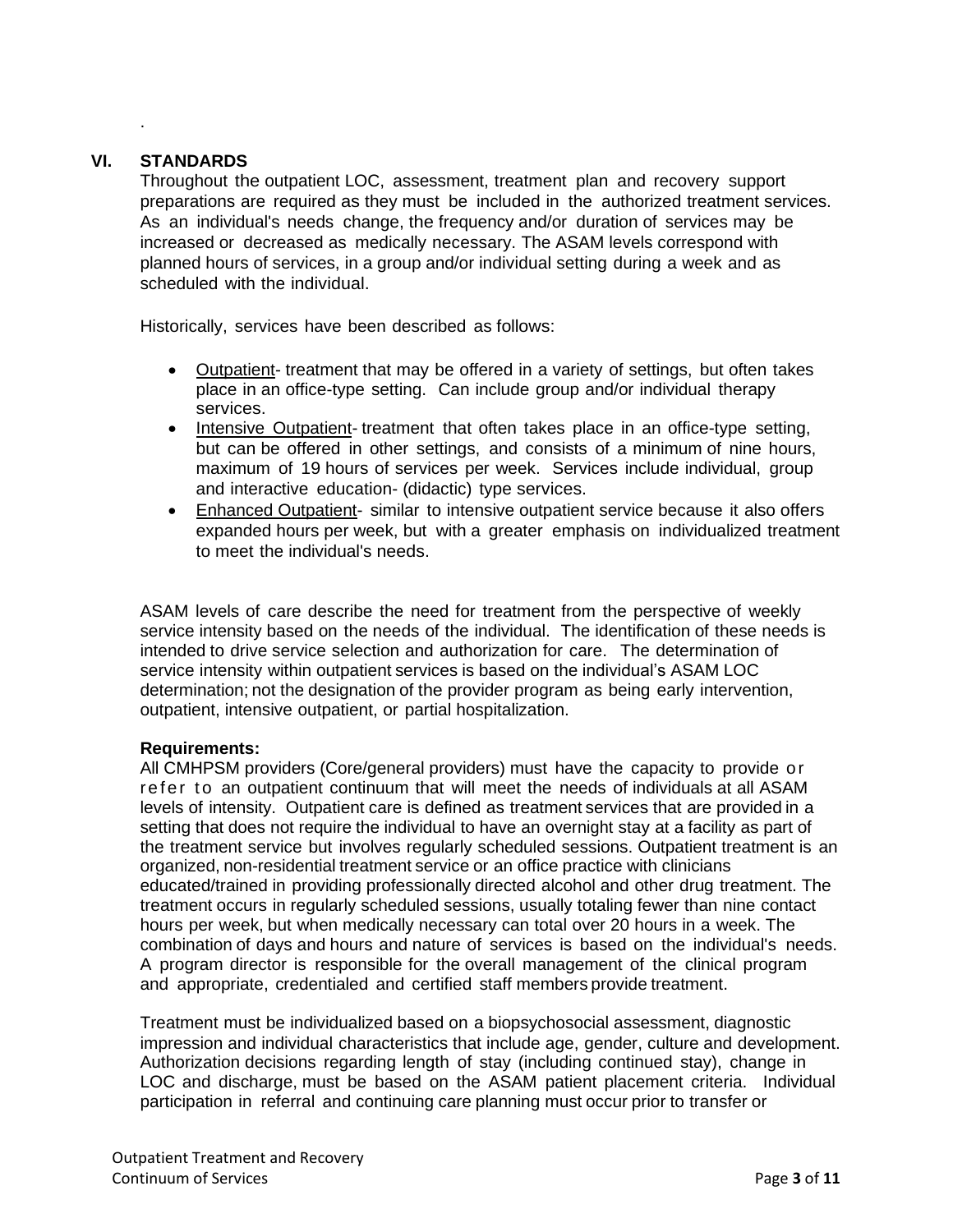### discharge.

**ASAM Level 0.5 Early Intervention** – These services are not differentiated by the number of hours received during a week. The amount and type of services provided are based on individual needs including consideration of both the individual's motivation to change and other risk factors that may be present. This level of care is typically mandated through an impaired driving program that requires completion before reinstating driving privileges.

Prior to admission, a diagnostic assessment should be performed in conjunction with a comprehensive multidimensional assessment to determine whether the person meets the admission criteria for Level 0.5, which requires that the person does not meet the requirements for a Substance Use Disorder. If new information, through the reassessment process indicates Substance Use Disorder, and the person needs treatment, there are three options. Transfer individual to a clinically appropriate level of care, facilitate treatment at required 0.5 Level of care, or transfer them to the appropriate level of care as soon as 0.5 Level is completed.

Length of service at this level depends on an individual's ability to comprehend the information they are provided and use the information to make behavior changes, if the person acquires new problems and needs additional treatment, or regulatory mandated service.

## Staff Requirements

This level of care requires staff that are trained professionally and know about the biopsychosocial dimensions of substance use and addictive disorders. They should be able to recognize addictive and substance-related disorders, know about alcohol, tobacco and other substances education, as well as motivational counseling. In addition, these professionals should have knowledge of adolescent development, the legal and personal consequences of high-risk substance use and addictive behavior. Physicians may be directly involved in Screening and Brief Intervention activities with a person with high-risk drinking and drug use, including non-medical use of prescription drugs and other high-risk substance use behaviors. Addiction specialist physicians are not involved with this process but are influential in clinical teams and design and oversee SBIRT activities carried out by other staff. Certified or licensed staff in Substance Use Disorder counseling may be involved with screening and especially brief intervention activities, but this will often fall on generalist health care professionals. Educational programs designed to reduce or eliminate at-risk substance use are generally staffed by certified and/or licensed Substance Use Disorder counselors, social workers, or health educators and not by physicians. Specific required staff qualifications can be found in the Provider Qualification Chart (see VIII. References below).

Interventions at this level may involve peer services, individual, group, or family counseling, SBIRT services as well as planned educational experiences focused on helping the individual recognize and avoid harmful or high-risk substance use and/or addictive behavior.

**ASAM Level 1 Outpatient** –This level encompasses organized outpatient treatment services that can be delivered in a wide variety of settings. Substance Use Disorder, mental health treatment or general health care personnel provide professionally directed screening, evaluation, treatment and ongoing recovery and disease management services. These services typically total less than nine hours during a week. These services are catered to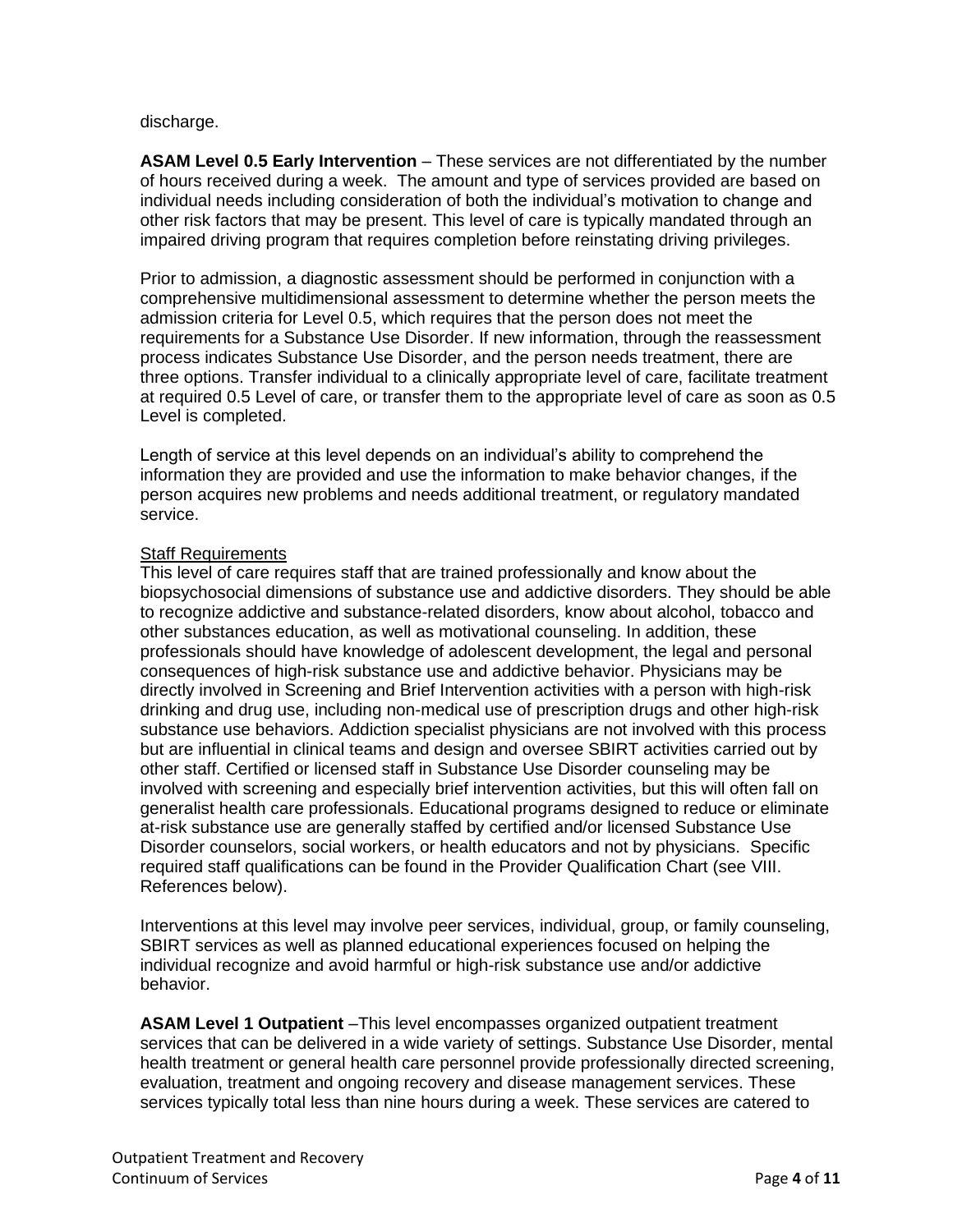each individual's level of clinical severity and function and are designed to help the individual achieve changes in drug/alcohol use. Treatment must address major lifestyle changes such as attitudinal and behavioral issues that have the potential to undermine the goals of treatment or to impair the individual's ability to cope with major life tasks with the use of addictive substances.

These services promote greater access to care for individuals who are not interested in recovery who are mandated into treatment or those who previously only had access to care if they agreed to intensive periods of primary treatment; individuals with co-occurring substance use and physical and mental health conditions; individuals in early stages of readiness to change; individuals in early recovery who need education about Substance Use Disorder and person-centered treatment; and individuals in ongoing recovery who need monitoring and continuing disease management.

# Support Systems

This level of care is appropriate for the initial level of care for a person whose severity of illness and level of function warrants this intensity of treatment. This individual should be able to complete professionally directed Substance Use Disorder and/or mental health treatment at this level using only one level of care unless there is an unanticipated event that causes change in his/her level of functioning; there is recurring evidence of individual's inability to use this level of care; this level represents a "step down" from a more intensive level of care for a individual whose progress warrants transfer; this level can be used for an individual who is in the early stages of change and who is not yet ready to commit to a full recovery; may be used for individuals as a direct admission if their co-occurring condition is stable and monitored whether or not they have responded to more intensive services; or for individuals who have achieved stability in recovery so this level is used for ongoing monitoring and disease management.

# Staff Requirements

This level programming should be staffed by staff that are trained professionally and know about the biopsychosocial dimensions of substance use and addictive disorders. They should be able to recognize addictive and substance-related disorders, know about alcohol, tobacco and other substances education. These staff should be capable of monitoring stabilized mental health problems and recognizing any instability of individuals with cooccurring mental health conditions. This level of care is similar to Level 0.5, but staff are trained in medication management services and require the involvement of licensed independent practitioner with prescribing authority as granted by state-based professional licensing boards. Physicians and physician assistants are the common prescribers, but office-based nurses often are involved with medication management in support of physicians. When co-occurring mental health or general medical conditions are present, assessment services for both diagnostic and treatment planning purposes may require the most highly skilled clinician available or require collaboration from credentialed or licensed mental health or addiction professionals. Specific required staff qualifications can be found in the Provider Qualification Chart (see VIII. References below).

**ASAM Level 2.1 Intensive Outpatient** – Services 9-19 hours in a week consisting primarily of counseling and education about substance use -related and mental health problems. An individual's needs for psychiatric and medical services are addressed through consultation and referral arrangements if the individual is stable and only requires maintenance monitoring. The services are provided at least three days a week to fulfill the minimum ninehour commitment. If an individual requires less than nine hours per week, use this as a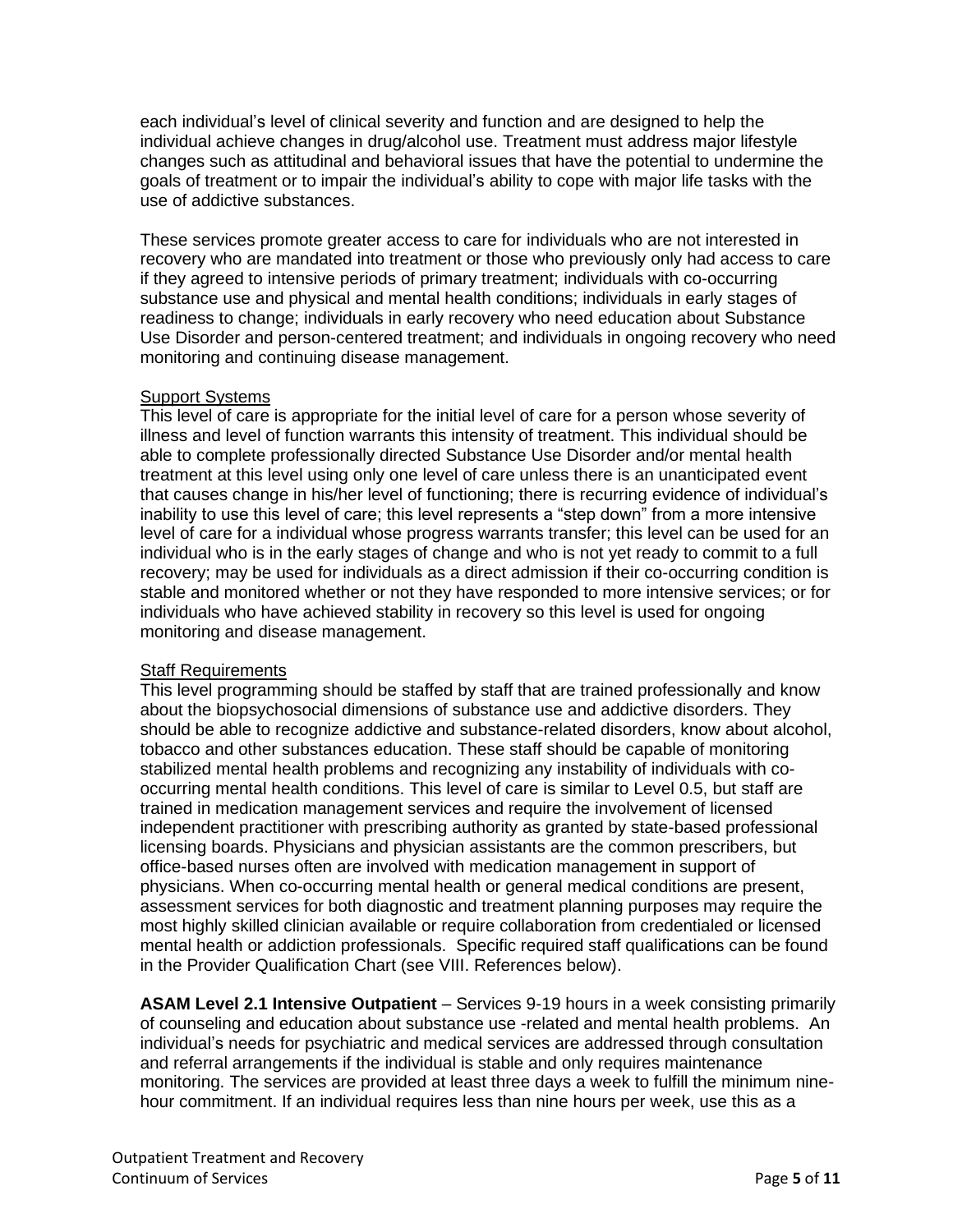transition step down in intensity to be considered as a continuation of the IOP program for one or two weeks. This program differs from partial hospitalization programs and the intensity of clinical services that are available. Most intensive outpatient programs have less capacity to treat patients who have substantial unstable medical and psychiatric problems than do partial hospitalization programs.

### Support Systems

Necessary support systems in this level include medical psychological, laboratory, and toxicology services that are available through consultation or referral. Emergency services should also be available by telephone 24-hours a day, seven days a week when treatment program is not in session. These services should also have direct affiliation with more and less intensive levels of care and supportive housing services.

# **Staff Requirements**

Co-occurring enhanced programs should be staffed by appropriately credentialed mental health professionals who assess and treat co-occurring mental disorders. Clinical leadership and oversight may be offered by an addiction specialist physician. If not, capacity to consult with addiction psychiatrist should be available. These programs are designed for people with co-occurring disorders to tolerate and benefit from the services offered.

Overall, these programs should be staffed by an interdisciplinary team of appropriately credentialed addiction treatment professionals, including counselors, psychologists, social workers, and addiction credentialed physicians who can assess and treat substance use and other disorders. Physicians should have specialty training and/or experience in addiction medicine or addiction psychiatry. Staff should be able to obtain and interpret information regarding the patient's biopsychosocial needs. Generalist physicians may be involved in providing general medical evaluations and concurrent/integrated general medical care. Some, if not all program staff should have sufficient cross-training to understand the signs and symptoms of mental health disorders and to understand and be able to explain the uses of psychotropic medications and their interactions with substance use and other addictive disorders. Specific required staff qualifications can be found in the Provider Qualification Chart (see VIII. References below).

**ASAM Level 2.5 Partial Hospitalization** – Services that are provided 20 or more hours in a week. (Hospitalization is used as a descriptor by ASAM. It is not meant to indicate that the service must take place in a hospital setting.) These partial hospitalization services typically have direct access to psychiatric, medical, and laboratory services and are better able to meet needs in Dimensions 1, 2, and 3, which warrant daily monitoring or management, but which can be appropriately addressed in a structured outpatient setting. Individuals who would otherwise be placed in Level 2.1 programs may be considered for placement in this level if the individual resides in a facility that provides 24-hour support and structure and that limits access to alcohol and other drugs. (Such as a correctional facility or other licensed health care facility or supervised living situation.)

# Support Systems

Necessary support systems include medical, psychological, psychiatric, laboratory, and toxicology services that are available within 8 hours by telephone and within 48 hours in person. They should also include emergency services, which are available by telephone 24 hours a day, 7 days a week when treatment program is not in session. They should also have direct affiliation with more and less intensive levels of care and supportive housing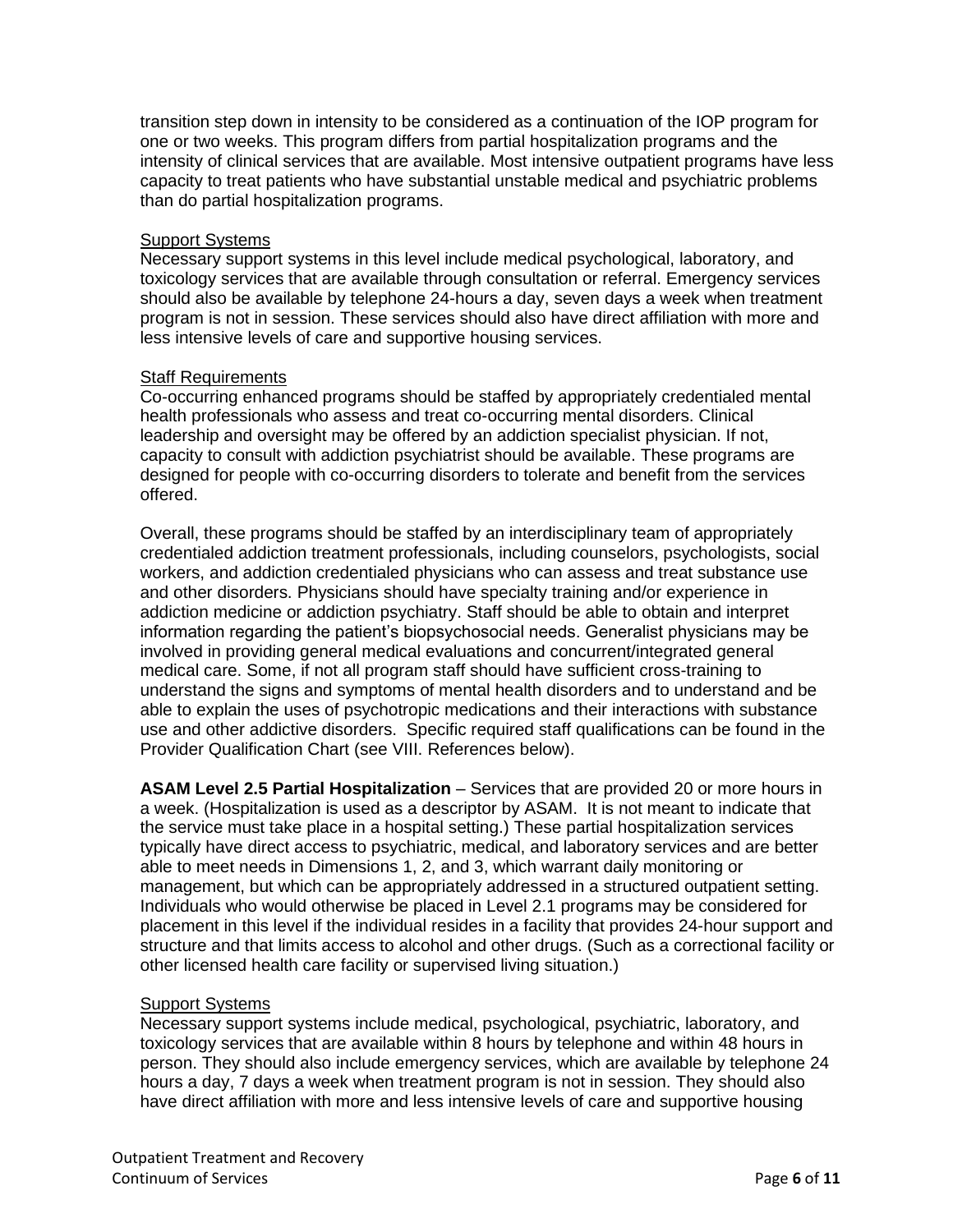services. Co-occurring enhanced programs offer psychiatric services appropriate to the individual's mental health condition. Such services should be available by telephone and on site, or closely coordinated off site, within a shorter time than in a co-occurring capable program. Clinical leadership and oversight may be offered by a certified addiction medicine physician with at least the capacity to consult with an addiction psychiatrist.

## **Staff Requirements**

These programs should be staffed by an interdisciplinary team of appropriately credentialed Substance Use Disorder treatment professionals, including counselors, psychologists, social workers, and addiction credentialed physicians who can assess and treat substance use and other disorders. Physicians should have specialty training and/or experience in in addiction medicine or addiction psychiatry. Staff should be able to obtain and interpret information regarding the individual's biopsychosocial needs. These staff should also have sufficient cross-training to understand the signs and symptoms of mental health disorders and to understand and be able to explain the uses of psychotropic medications and their interactions with Substance Use Disorders. In addition, clinical leadership and oversight may be offered by a certified and/or licensed addiction psychiatrist. These programs also provide ongoing intensive case management for highly crisis-prone individuals with cooccurring disorders. Such case management is delivered by cross-trained, interdisciplinary staff through mobile outreach, and involves engagement-oriented addiction treatment and psychiatric programming. Specific required staff qualifications can be found in the Provider Qualification Chart (see VIII. References below).

# **Adult Dimensional Admission Criteria**

## **Dimension 1**: **Acute intoxication and/or withdrawal potential**

See separate withdrawal management for how to approach unbundled withdrawal management for adults

# **Dimension 2**: **Biomedical Conditions and Complications**

Individual's biomedical conditions, if any, are stable or are being actively addressed and will not interfere with therapeutic interventions.

# **Dimension 3**: **Emotional, behavioral, or cognitive conditions and complications**

. Individual has no symptoms of a co-occurring mental disorder, o**r** psychiatric symptoms are mild, mostly stable and primarily related to either a substance use or other addictive disorder or a cooccurring cognitive, emotional or behavioral condition. This dimension may require monitoring to remain stable. **And** Current mental status does not interfere with ability to participate in treatment planning and understand information presented during treatment interventions. **And** The individual is assessed a not posing a risk of harm to self or others, and is also not at risk for victimization by another.

# **Dimension 4**: **Readiness to change**

Individual expresses willingness to participate in treatment planning, attend all scheduled activities outlined in the treatment plan and gain understanding of current addictive behavior; **And** the individual acknowledges they have a substance-related or addictive disorder and/or mental health problem and wants help to change; **Or** the individual is ambivalent about a substance-related or other addictive disorder and/or mental health condition. This would require motivation and monitoring strategies, but not a structured milieu program. is ready for recovery but needs motivating and monitoring strategies to strengthen readiness. **Or** high severity in this dimension, but low in all other dimensions. Individual may be more interested in avoiding a negative consequence than in putting the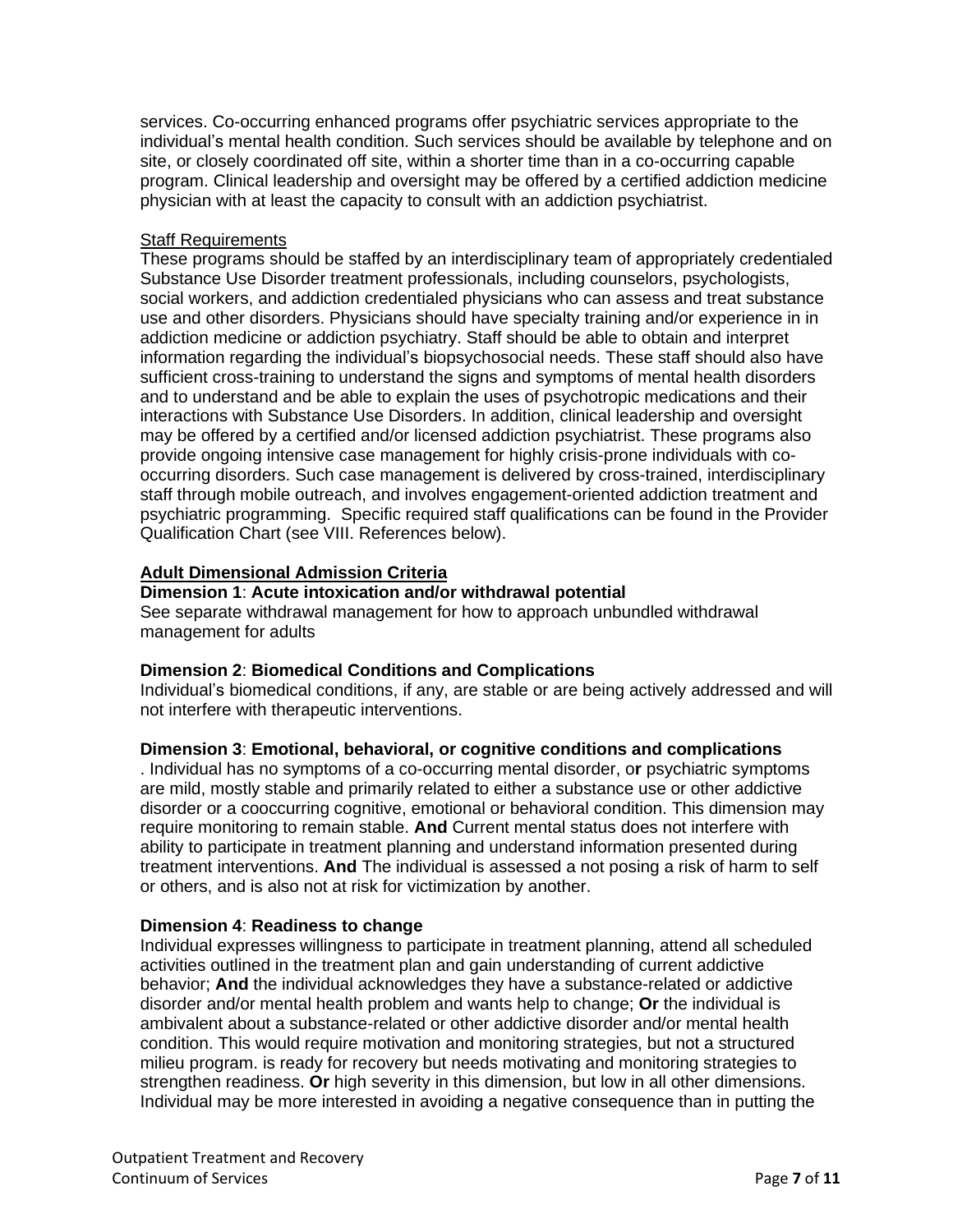effort toward recovery- may not recognize that a substance or other addictive disorder or mental health problem exists.

## **Dimension 5**: **Continued Problem Potential**

Individual is able to maintain abstinence or control use an/or addictive behaviors and pursue recovery or motivational goals with minimal support. **Or** the individual is able to achieve awareness of a substance use or other addiction problems and related motivational enhancement goals with support and scheduled therapeutic contact.

### **Dimension 6**: **Living Environment**

Others in the individual's environment are in agreement with recovery efforts and are sufficiently supportive. **Or,** the individual may not have a strong social support system, but they have demonstrated willingness to obtain. **Or** those in the individual's recovery support system are supportive but may benefit from professional interventions to improve treatment success and recovery. Professional interventions may include assistance in limit-setting, communication skills and a reduction in rescuing or enabling behaviors.

### **Covered Services**

The following services can be provided in the outpatient setting:

**Individual Assessment-** A face-to-face service for the purpose of identifying functional and treatment needs; and, to formulate the basis for the Individualized Treatment Plan to be implemented by the provider.

**Individual Treatment Planning-** Refers to the direct and active individual involvement in establishing the goals and expectations for treatment to ensure the appropriateness of the current LOC, to ensure true and realistic needs are being addressed and to increase the individual's motivation to participate in treatment. Treatment planning requires an understanding that each individual is unique, and each treatment plan must be developed based on the individual needs, goals, desires and strengths of each individual and be specific to the diagnostic impression and assessment.

**Individual Therapy-** Face-to-face interventions with the individual.

**Group Therapy-** Face-to-face interventions with three or more individuals, which includes therapeutic interventions/counseling.

**Counseling-** Face-to-face intervention (by non-professional staff) with an individual, for the purpose of goal setting and achievement and skill building.

**Interactive Education (didactic) Groups-** Activities that center on teaching skills to individuals and are necessary to support recovery. These groups can be led by nonmasters prepared staff.

**Family Therapy-** Face-to-face interventions with the individual and significant other and/or traditional or non-traditional family members. *Note: In these situations, the identified individual need not be present for the intervention.*

**Crisis Intervention-** A service for the purpose of addressing problems/issues that may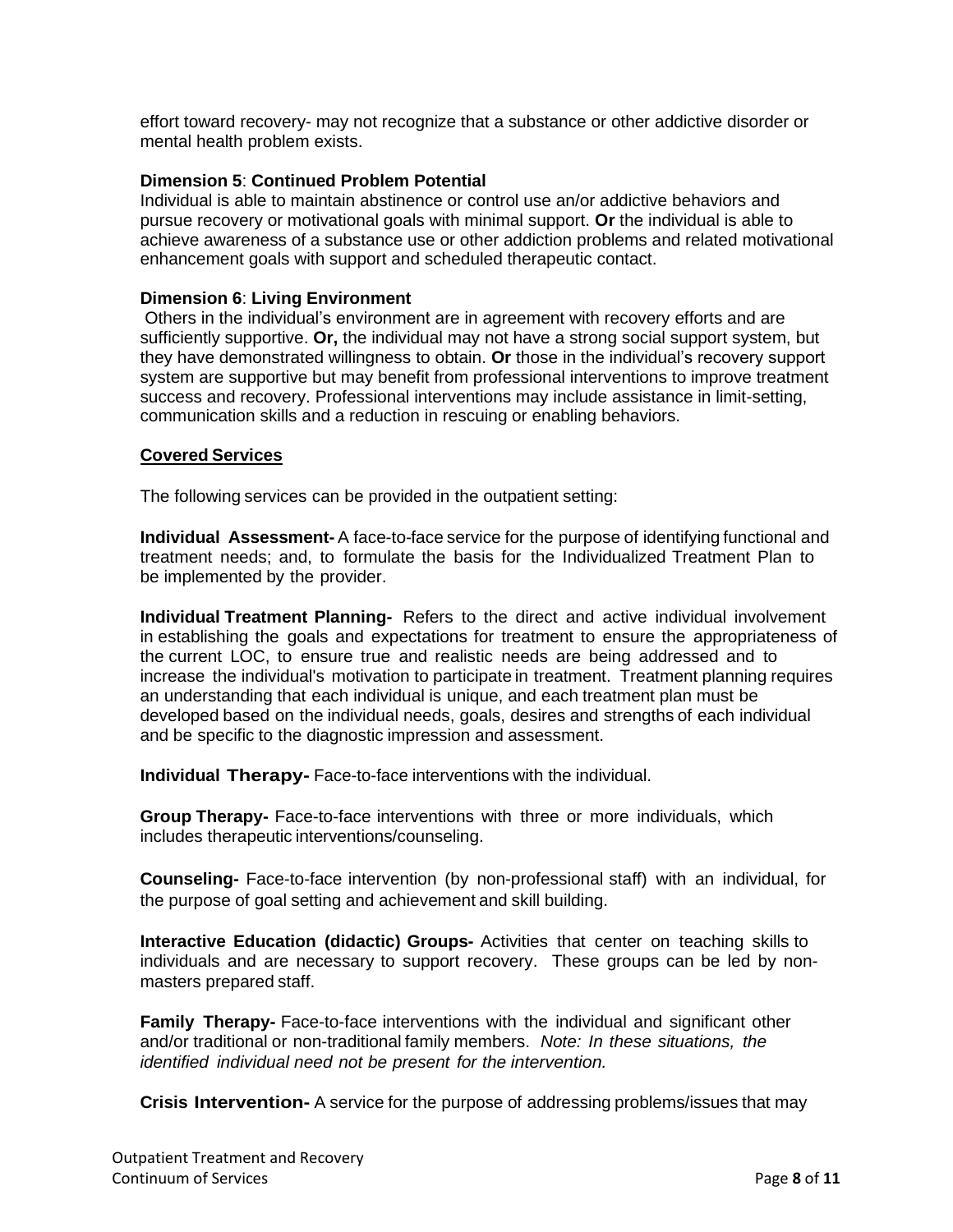arise during treatment, which could result in the individual requiring a higher LOC if intervention is not provided.

**Referral/Linking/Coordinating of Services-** Office-based service activity performed by the primary clinician *or case manager* to address needs identified through the assessment, and/or ensuring follow through with access to outside services, and/or to establish the individual with another Substance Use Disorder provider.

**Recovery Support and Preparation** - Services designed to support and promote recovery through development of knowledge and skills necessary for an individual's recovery, primarily through Peer Services

**Compliance Monitoring-** For the purpose of tracking ongoing use of substances when this has been established as a part of the treatment plan or an identified part of the treatment program (i.e., onsite testing such as Preliminary Breath Tests (PBT's) or nonlaboratory urinalysis).

**Early Intervention**-Treatment services for individuals with Substance Use Disorders and/or individuals who may not meet the threshold of abuse or dependence but are experiencing functional/social impairment as a result of use. Services may be initiated at any stage of change but are expected to be stage-based.

**Detoxification/Withdrawal Management Monitoring-** For the purpose of preventing/alleviating medical complications related to no longer using or decreasing the use of a substance.

**Substance Abuse Outpatient Program-** Programs that are individualized and include assessment, treatment planning, stage-based interventions, referral linking and monitoring, recovery support preparation and treatment based on medical necessity. These may include individual, group and family treatment.

# **Procedure:**

Outpatient care may be provided only when the service meets all of the following criteria:

- Medical necessity;
- The current edition of the Diagnostic and Statistical Manual of Mental Disorders is used to determine an initial diagnostic impression of a Substance Use Disorder, mild or moderate
- Is based on individualized determination of need; and,
- ASAM Patient Placement Criteria are used to determine Substance Use Disorder treatment placement/admission and/or continued stay needs and are based on a LOC determination using the six assessment dimensions of the current ASAM Patient Placement Criteria below:
	- 1) Withdrawal potential
	- 2) Medical conditions and complications
	- 3) Emotional, behavioral or cognitive conditions and complications
	- 4) Readiness to change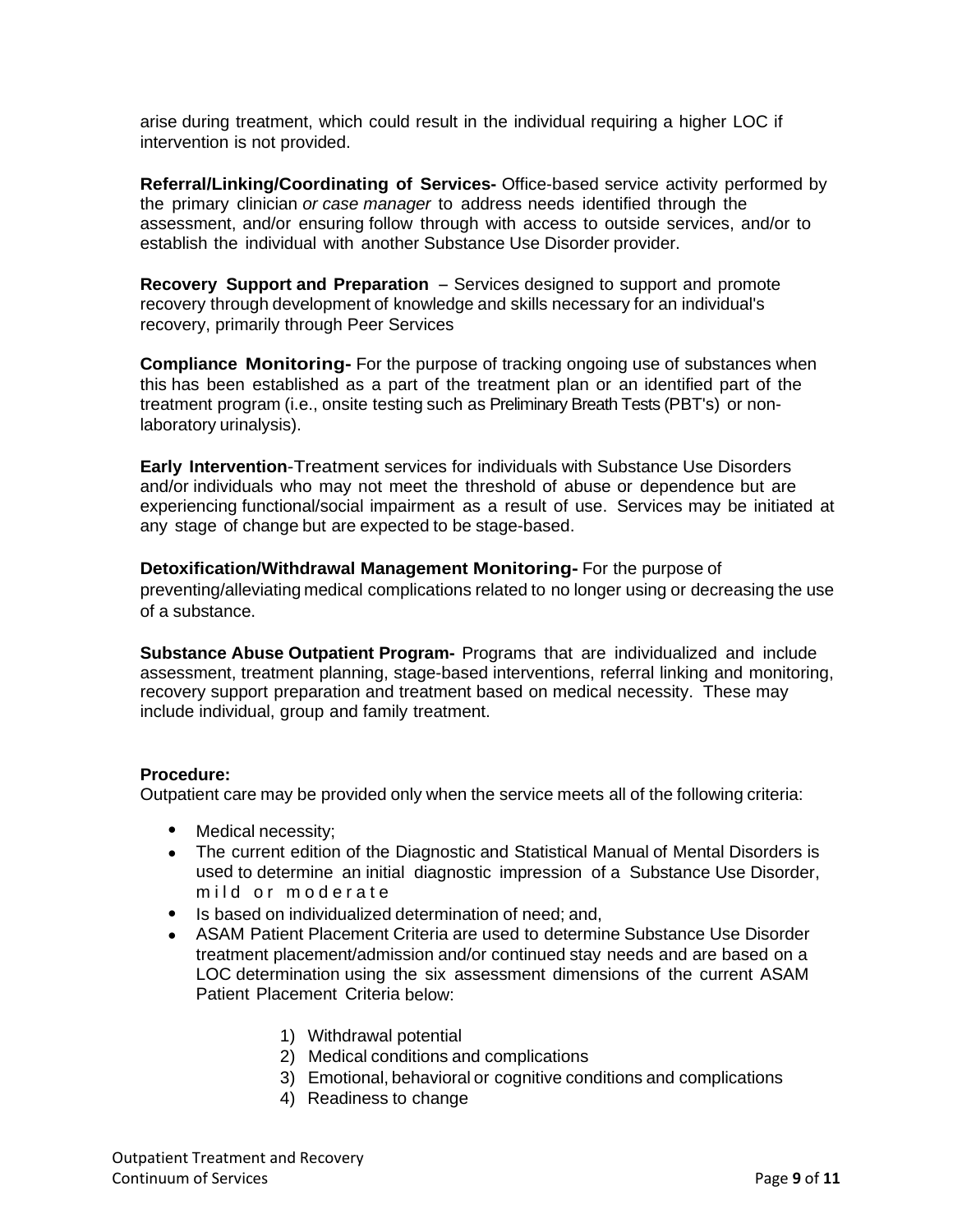- 5) Relapse, continued use or continued problem potential
- 6) Recovery/living environment

Outpatient treatment services are appropriate for those individuals with minimal or manageable medical conditions; minimal or manageable withdrawal risks; emotional, behavioral and cognitive conditions that will not prevent the individual from benefiting from this level of care; services must address treatment readiness; minimal or manageable relapse potential; and minimally to fully supportive recovery environment. Individuals who continue to demonstrate a lack of benefit from outpatient services, whether they are actively or sporadically involved in their treatment, may be reassessed for another level of care determination and discharged if the individual is unwilling to accept other services appropriate to their level of care determination. Relapse alone is not sufficient justification to discharge a individual from treatment, but it does indicate that a change in treatment services may be needed.

## Admission Criteria

Outpatient services must be authorized based on the number of hours and/or types of services that are medically necessary and follow ASAM criteria. Re-authorization or continued treatment must take place when it has been demonstrated that the individual is benefiting from treatment, but additional covered services are needed for the individual to be able to sustain recovery independently.

## **VII. EXHIBITS**

None

# **VIII. REFERENCES**

| <b>Reference:</b>                           | <b>Check</b><br>if applies: | <b>Standard Numbers:</b> |
|---------------------------------------------|-----------------------------|--------------------------|
| 42 CFR Parts 400 et al. (Balanced Budget    |                             |                          |
| Act)                                        | X                           |                          |
| 45 CFR Parts 160 & 164 (HIPPA)              | X                           |                          |
| 42 CFR Part 2 (Substance Abuse)             | X                           |                          |
| THE ASAM CRITERIA                           | X                           |                          |
| Michigan Mental Health Code Act 258 of 1974 | X                           |                          |
| <b>JCAHO- Behavioral Health Standards</b>   |                             |                          |
| <b>MDHHS Medicaid Contract</b>              | X                           |                          |
| Michigan Medicaid Provider Manual           | X                           |                          |
| HITECH Act of 2009                          | X                           |                          |

# ADDITIONAL REFERENCES:

Mee-Lee D, Shulman GD, Fishman M, Gastfriend DR, and Miller MM, eds. (2001). *The*